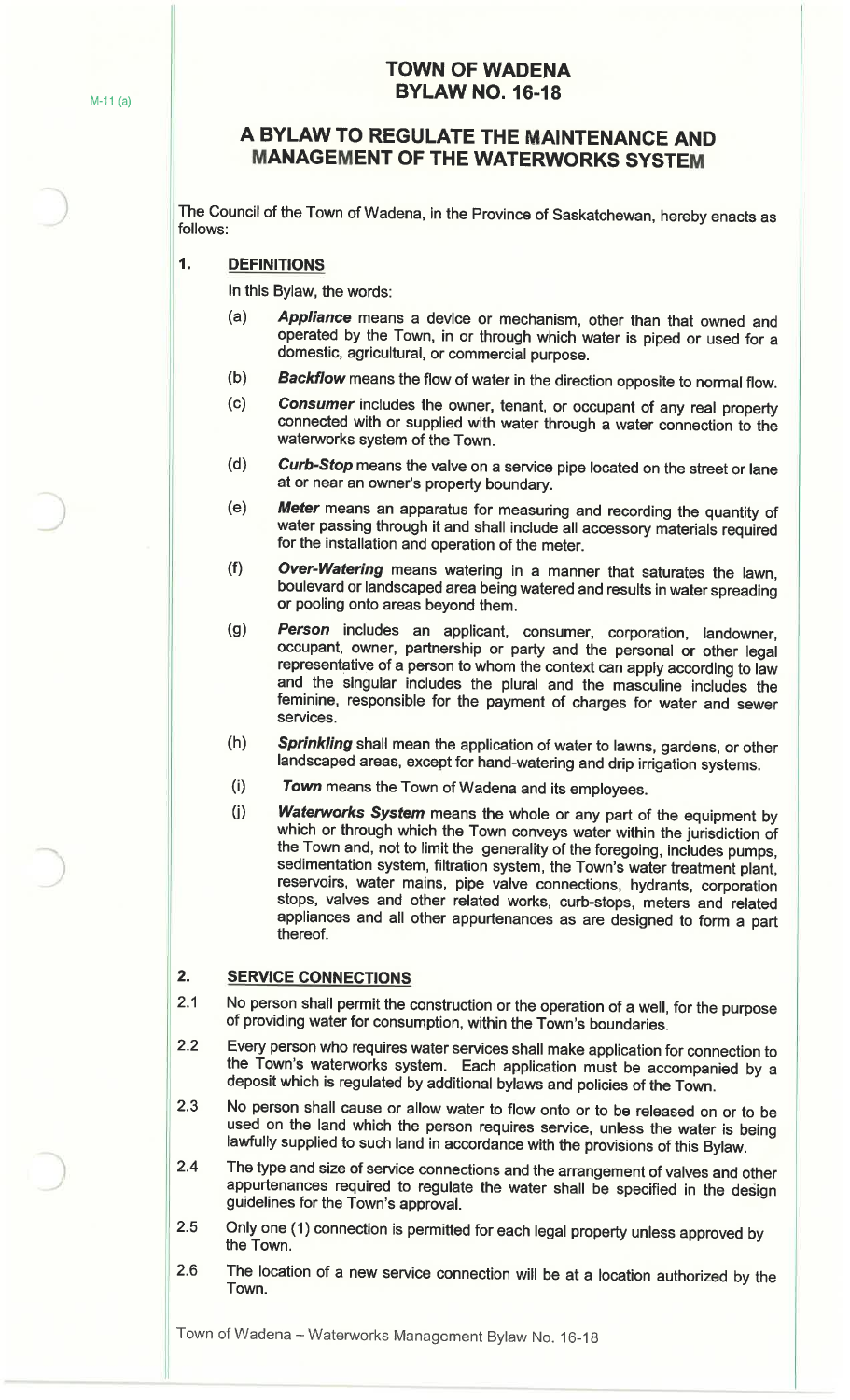M-11 (a)

 $2.7$ 

Where an applicant for a water service requires a quantity or type of service in excess of that which can be supplied from the works, the Town may require the said applicant to pay for all or part of any works considered necessary to augment system capacity in order to meet the water requirements. All works required to be installed must be installed along the full frontage of the land being developed.

2.8 Before any person shall install or construct any works, that person shall apply to the Town in writing and obtain a written permit, and shall furnish a plan and specifications which shall show:

- (a} The purpose of the size of pipes and the number of outlets related or connected thereto;
- (b) A description of the materials which the applicant proposes to use;
- (c} The street address and complete legal description of the premises in which the installation or connection is to be made; and
- (d} The number of individual units to be supplied.
- 2.9 Immediately after the completion of any works, and before such works or any part thereof has been covered or concealed, the Town shall be notified that such works are ready for inspection. The works shall not be covered until they have been inspected, tested under pressure, and accepted in writing by the Town.
- 2.10 The water service shall not be activated to a property until all outstanding fees have been paid in full; and a water meter has been installed on the property and has been inspected by the Town and found to be in compliance with this Bylaw.

#### **3. TURN OFF AND TURN ON**

- 3.1 The Town may order the water supply to be discontinued without notice for violation of any of the provisions of this Bylaw or any other bylaw or policy regulating rates charges for water and/or sewer services including the nonpayment of rates, fees or charges when due, for refusing to provide for the proper installation of a meter or backflow device, for failure to maintain the water service and private system in good condition without any leaks, or for a failed backflow assembly.
- 3.2 Persons who request to have their water service discontinued or reconnected shall give the Town at least one (1) business days' notice, unless in the event of an emergency; the conditions and regulations and fees to be charged shall be regulated by any other bylaw or policy of the Town.

## **4. TOWN'S RIGHT OF ACCESS**

- 4.1 The owner of every parcel of land and the occupier of every premise shall at all reasonable times allow, suffer and permit the Town or authorized representative to enter into or upon the lands and premises for the purpose of inspecting or testing any works, fittings or appliances related to the use of water, or for the purpose of installing, removing, repairing, reading or inspecting meters in order to ascertain whether or not the provisions of this Bylaw are being complied with.
- 4.2 No person shall obstruct or prevent the Town from carrying out any of the provisions of this Bylaw.

#### **5. WATERWORKS SYSTEM**

- 5.1 No person except the Town shall open, shut, adjust, draw water from, or tamper with any of the waterworks system.
- 5.2 When a landowner requests that any of the waterworks system be moved or relocated, the entire cost of moving or relocating the said works shall be borne by the landowner unless other arrangements are agreed upon in writing by both parties. The landowner shall also be responsible for all costs associated with the creation of any new easement, including repealing the old easement.
- 5.3 A contractor, developer, or other group or corporation who requires temporary water service for the purposes of construction, or for expansion of a development, or for another reason, must receive approval of the Town.
- 5.4 The area immediately around any hydrant, valve, curb-stop, or other fixture connected with the waterworks system shall be clear of any obstruction within a radius of one (1} meter. Should any person obstruct said access to any said fixture by allowing accumulation of surface water or snow around it or by placing thereon, or near thereto, any structure, landscaping, or material, the Town may remove such obstruction at the expense of the offending person.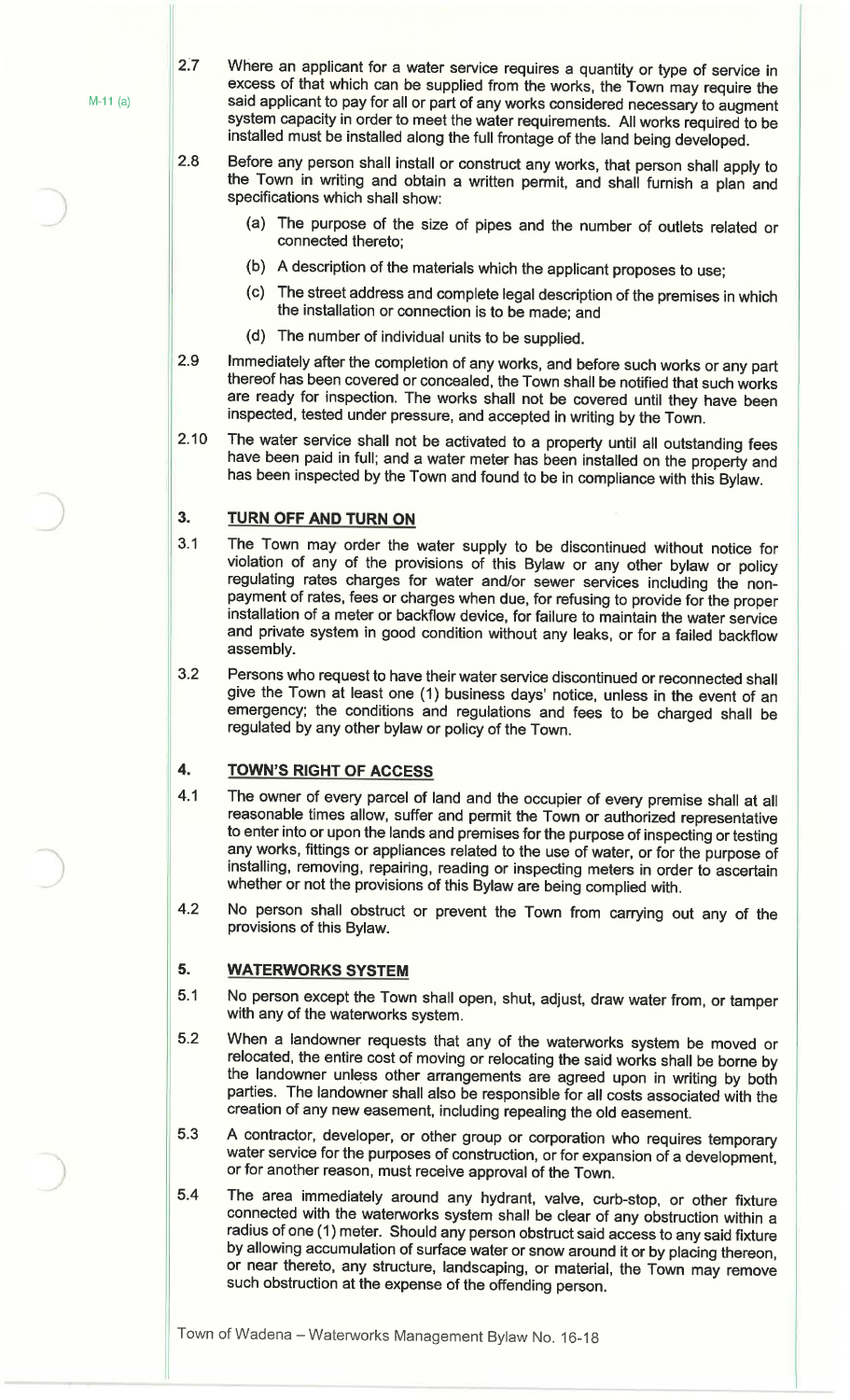## **6. WORKS ON PRIVATE PROPERTY**

- 6.1 No person to whose premises water is supplied shall make, or permit to be made, any additional connection to his service of either temporary or permanent nature, for the purpose of supplying water to another building, or mobile home on his, or any other property without permission of the Town.
- 6.2 No person shall interconnect any portion of works on private property which are supplied by the Town with an external source of water.
- 6.3 No change or addition to the number or type of fixtures on a premise, for the purpose of expanding a commercial or industrial enterprise, shall be made until notice thereof has been given in writing to the Town and written permission therefore obtained. Any extra charges or higher rates payable due to the change or addition shall be paid at the time the change or addition is completed and prior to release by the Town.
- 6.4 No person shall use or permit the use of any pump or other device for the purpose of, or having the effect of, increasing the pressure in any pipe without the written permission of the Town, whether such pipe forms part of the waterworks system or of the works on the said person's premises. The Town may, without notice, discontinue services to any person employing such pump or other device.
- 6.5 No device designed to introduce another substance into the water in the connection between the building and the water supply main shall be installed without written permission of the Town; and the device shall be so designed and installed that such substance cannot be introduced into the waterworks system.
- 6.6 The property owner shall be responsible for the safekeeping, maintenance, repair and replacement of all service pipes and plumbing systems from the outlet of the Town's curb-stop at his property line and shall protect them from frost or other damage, and shall promptly repair frozen, leaky, or imperfect pipes or fixtures.
- 6.7 Any underground sprinkler system installed in the Town is subject to installation of a timing device designed to shut off flow to the system automatically and a Townapproved Dual Check Valve to be installed in a manner that will allow for easy maintenance and testing.
- 6.8 Placement of sprinkler systems adjacent to Town property must be installed at least twelve (12) inches from the sidewalk. The Town will not replace or be responsible for sprinkler heads damaged by the Town's equipment if the sprinkler heads are installed closer than twelve (12) inches from the sidewalk. Underground sprinkler lines and heads are not permitted on Town property unless duly authorized, installed and maintained by the Town.

# **7. WATER USE POLICY**

- 7.1 Where, in the opinion of the Town, the quantity of water being used or the rate at which it is being used from time to time through any service is in excess of that contracted for or otherwise considered adequate, the Town may take such measures as are considered necessary to limit the supply to said service. The Town may limit the amount of water used by any service in the interests of efficient operation of the waterworks system and equitable distribution of water. These measures may include partially closing the controlling curb-stop and regulating the rate and time at which water may be used. The cost of any measures deemed necessary by the Town under this section shall be paid by the owner or owners concerned.
- 7.2 No owner or occupant of any premises supplied with water by the Town shall sell, dispose of, or give away water, or permit the same to be taken away or applied for the benefit of other persons or premises.
- 7.3 No person shall waste water by using more water than is required to provide a service, produce a product, or complete a task, including but not limited to:
	- {a) allowing a tap or hose to run water unnecessarily;
	- (b) over-watering plants or lawns;
	- (c) using an unattended open pipe or hose for sprinkling purposes;
	- (d) allowing the deterioration of any appliance;
	- (e) allowing water outside of property, either pooling or running onto adjacent lands such as roadways, sidewalks, and driveways.
	- damaging or allowing the deterioration of any appliance so as to result in a waste of water.

M-11 (a)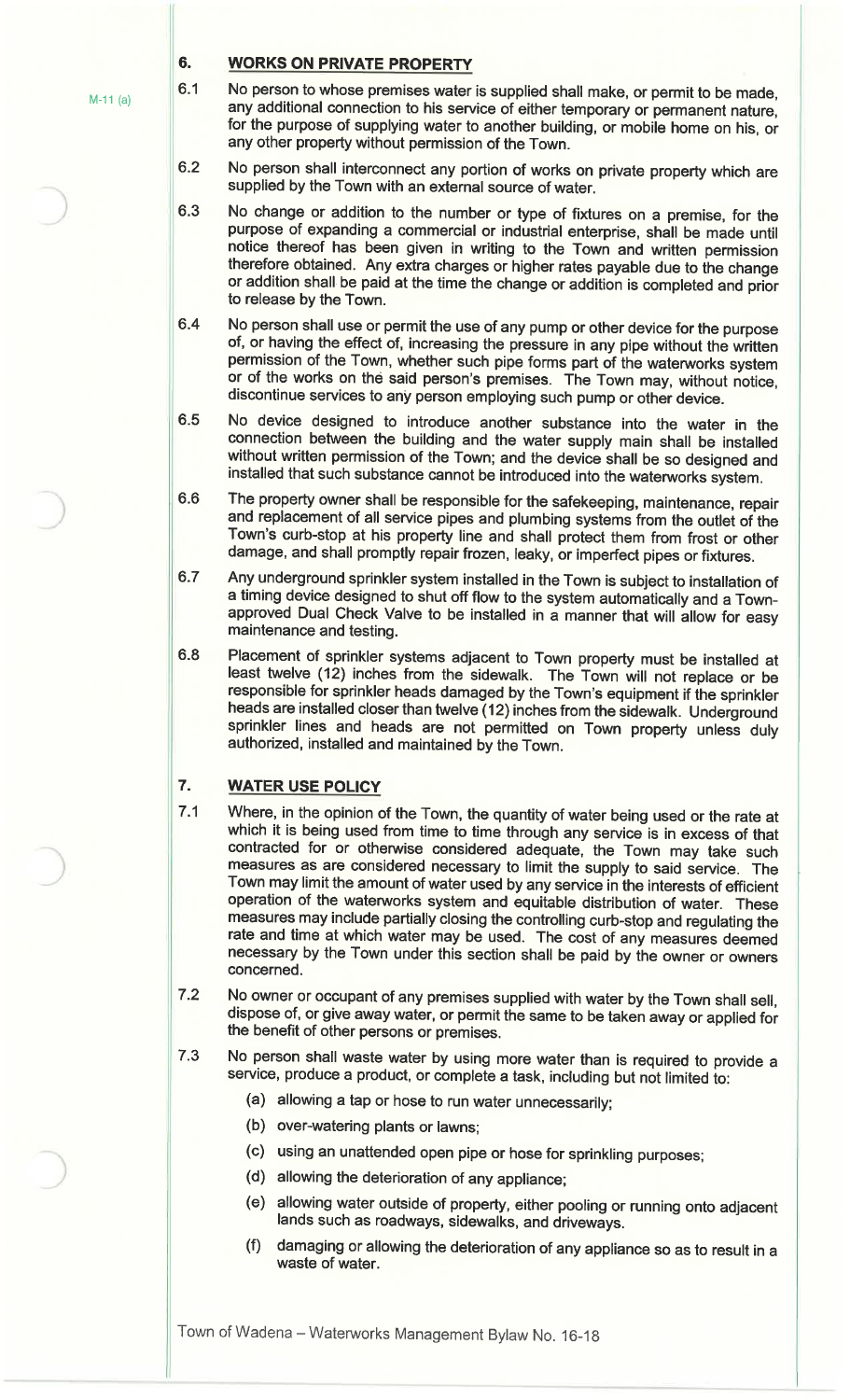**\***

7.4 The Town may, at any time, introduce regulations amending the use of water for sprinkling or any other purpose. Upon receiving due notice of such regulations, no person shall use water for the purposes forbidden by, or in excess of the limits imposed by, such regulations. Due notice of regulations shall be given either by publication in a newspaper circulating within the Town, Internet, or by mail.

7.5 The Town may order the running of water in a premise to prevent freezing, in which case the consumer shall be charged rates set out in this Bylaw or any other bylaw or policy regulating rates charges for water and/or sewer services.

#### **Amended #2019-03 - added 7.6 and replaced 8.**

#### **8. LIABILITY OF THE TOWN**

- 8.1 The Town does not guarantee a specific pressure or a continuous supply of water quality to meet the special requirements of individual users. The Town reserves the right to interrupt water services at any time for the purpose of making repairs or alterations to the waterworks system.
- 8.2 In case the supply of water shall fail, whether from natural causes or accident in any way, the Town shall not be liable for damage by reason of such failure, whether same arises from the negligence of any person in the employ of the Town, or from any other cause whatsoever, nor shall the Town be liable in any event for damage to person or property, arising, accruing or resulting from the use of water from the works.

#### **9. WATER METERS**

- 9.1 Every person who wishes to receive a supply of water from the waterworks system shall have installed a Town-approved water meter on his property in compliance with the provisions of this Bylaw provided the applicable account deposits and all other applicable fees and charges are paid and all applicable permits/applications for water service have been approved.
- 9.2 Only one water meter shall be installed for each service connection on a property.
- 9.3 The type and size of water meters for each type of property and use must be approved by the Town, and determined by considering the estimate of water consumption and other factors considered relevant.
- 9.4 Every water meter shall be installed by the Town or qualified contractor retained by the owner of the parcel and approved by the Town.
- 9.5 Where water services a single building on private property, the water meter shall be located in the building as close as possible to the entrance point of the water connection into the building and before any appliance, unless otherwise approved by the Town.
- 9.6 Where water services a multiple-unit housing or commercial, industrial or institutional property, the water meter must be located within a meter room or some other location approved by the Town.
- 9.7 No person shall remove or in any way disturb a water meter except under the direction of the Town.
- 9.8 The consumer shall provide adequate protection for the water meter against freezing, heat, and other severe conditions which might damage the water meter.
- 9.9 Where a consumer permits a water meter to freeze up, and damage to the meter results, the repairs or replacement shall be made by the Town and the cost of replacement and/or of materials and labour shall be billed to the consumer.
- 9.10 If any breakage, stoppage, or other irregularity in a water meter is observed by the consumer, the consumer shall notify the Town immediately.
- 9.11 Where damage to the meter results from tampering, any repairs including materials, labour, and/or replacement shall be at the cost of consumer.
- 9.12 If a water meter installed on a property is destroyed, lost, or damaged in any way, the owner shall repair or replace the water meter at their sole cost.
- 9.13 A consumer must, at all reasonable times, provide adequate, convenient, and unobstructed access to the Town for inspecting and reading the water meter.

#### **10. WATER METER TESTING**

- 10.1 If the Town or consumer questions the accuracy of the record of a water meter, the Town shall designate a qualified professional to remove and test the device.
- 10.2 If the test performed under Section 10.1 discloses that the water meter is not less than 98% accurate in recording the water passing through the water meter, the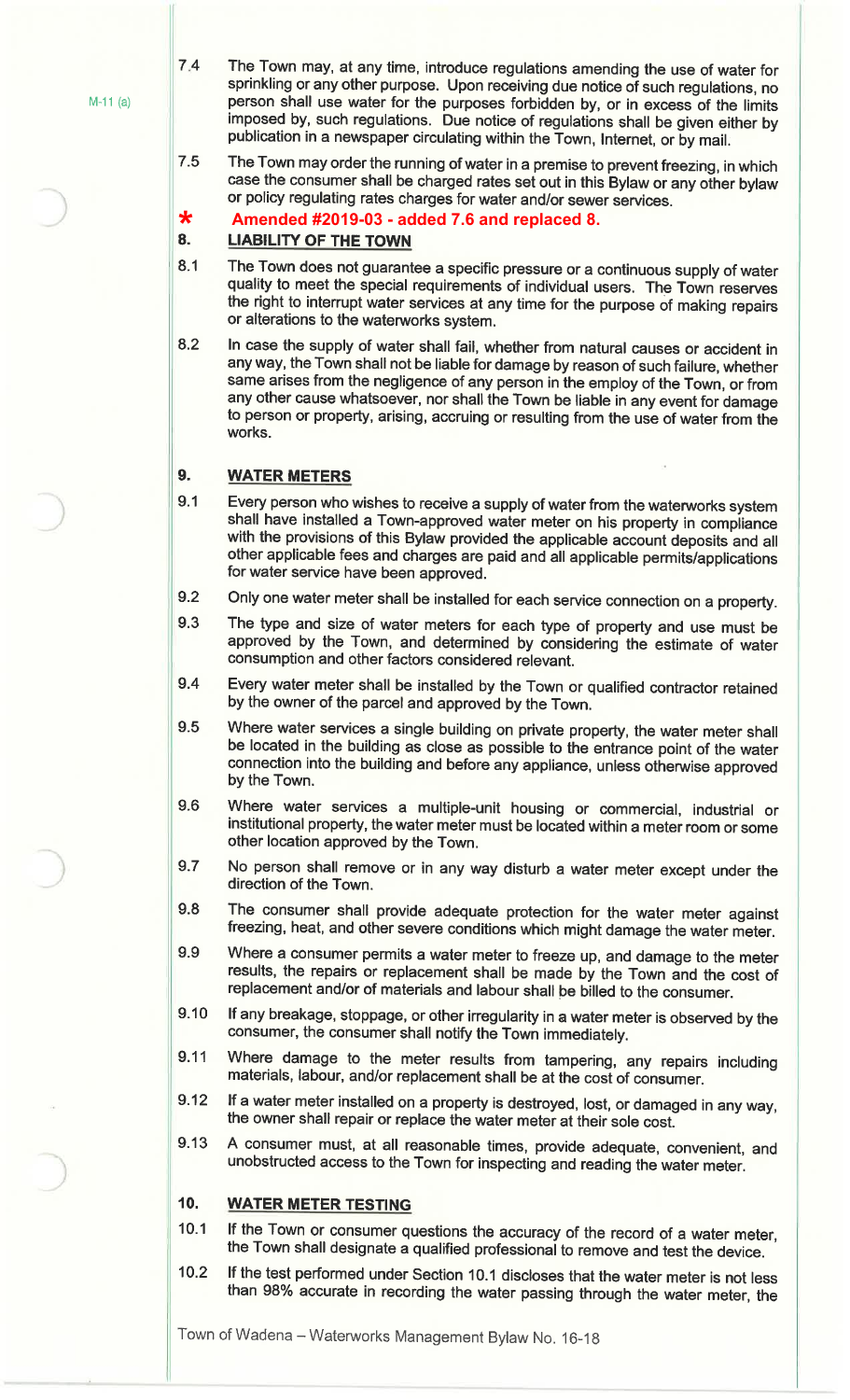party questioning the accuracy of the water meter shall pay the entire cost of testing the meter including Town staff time. If the test performed under Section M-11 (a) 10.1 discloses that the water meter is less than 98% accurate in recording the water passing through the water meter, the cost of the test shall be borne by the Town.

> 10.3 If the test performed under Section 10.1 discloses that the water meter is less than 98% accurate in recording the water passing through the water meter, the Town shall adjust the consumer's water bill by the amount of the inaccuracy for a period not exceeding two (2) months. The adjustments shall only apply to the person who overpaid and not to any subsequent occupant of the property.

#### **11 . PENAL TIES**

- 11.1 The Town may turn off the supply of water to any person in default of the requirements of this or any other Bylaw or policy regulating water rates or services. The person in default will be required to follow the procedures in place under this or any other bylaw or policy regulating water service and accounts before any water service may be restored. It shall be unlawful for any person, whose water has been turned off pursuant to this section, to tum such water on again, or to take any water from the waterworks system until such time as the Town authorizes the service to be restored.
- 11.2 Any person who breaches any provision of this Bylaw is guilty of an offence and liable, on summary conviction, of a fine to a maximum of \$10,000.00 for an individual and \$25,000.00 for a corporation and is also liable to an action at law, at the suit of the Town to make good any damage done.
- 11.3 Conviction of a person for a breach of any provision of this Bylaw does not relieve that person from compliance with the Bylaw.

#### **12. REPEALING PREVIOUS BYLAW**

12.1 Bylaw No. 2013-7 is hereby repealed.

#### **13. COMING INTO FORCE**

13.1 This Bylaw shall come into force and take effect immediately when passed.

Mayor

 $/$  . *r ~* 

#### **Administrator**



Certified a true copy of Bylaw #16-18 adopted by resolution of Council on **August 13, 2018.** 

**Administrator**